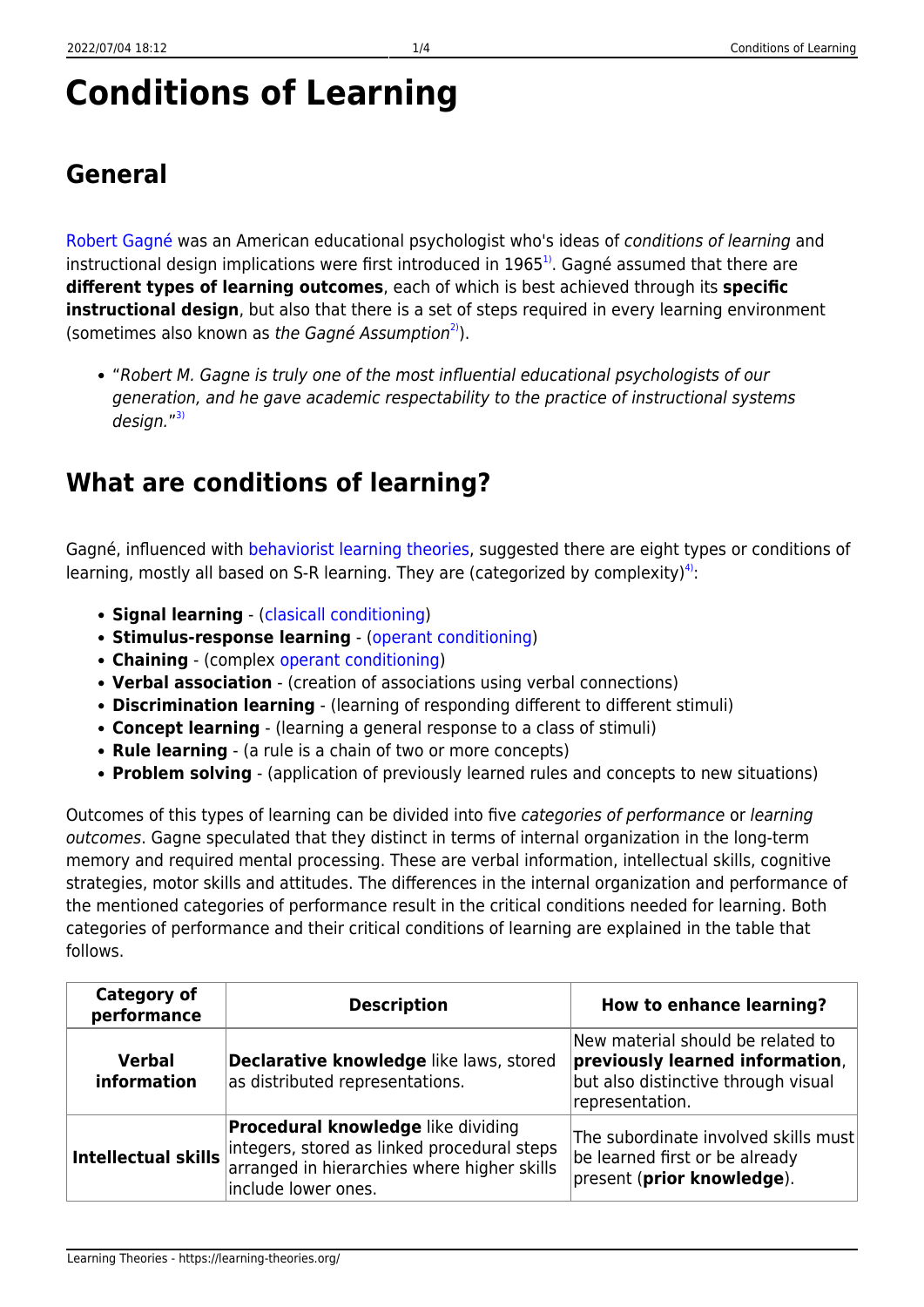| Cognitive<br>strategies | Skills that influence the selection and<br>activation of other production<br>systems, usually simple like "break a<br>problem into parts", retrieved by external<br>or internal cueing. | Little use of prior learning, but a lot<br>use of <b>practicing with different</b><br>examples. |
|-------------------------|-----------------------------------------------------------------------------------------------------------------------------------------------------------------------------------------|-------------------------------------------------------------------------------------------------|
| <b>Motor skills</b>     | Skills like inserting contact lens,<br>manifesting with <b>smooth</b> and error-less<br>performance.                                                                                    | <b>Prior learning and practice</b><br>enhances learning of motor skills.                        |
| <b>Attitudes</b>        | Acquired mental states that in certain<br>situations influence one's actions.                                                                                                           | Requires a <b>human model</b> to learn<br>lfrom.                                                |

But aside from the special conditions that will enhance each of these specific types of learning, there are also nine **events of instruction** which should be the starting point for every type of learning and every instructional design. These events were based on empirical observations of the instructional procedures and the information-processing model of learning and memory. These nine events are<sup>[5\)](#page--1-0)</sup>:

- 1. **Gain attention** (reception) The first step is to gain students' attention and motivate him to engage with the content.
- 2. **Inform objectives** (expectancy) Student needs to be clarified what he can expect.
- 3. **Stimulate recall of prior knowledge** (retrieval) Prior knowledge should be activated since it is important for learning new materials.
- 4. **Present stimulus material** (selective perception) Present the material to the students, possibly using various learning styles.
- 5. **Provide learner guidance** (semantic encoding) Guidance in terms of communication enables the teacher to direct the students in their learning or enable them easier information encoding through visual or other materials.
- 6. **Elicit performance** (responding) Students need practice. Practice should immediately follow instructions and be well defined in terms of its nature, objectives and expected student responses.
- 7. **Provide feedback** (reinforcement) Feedback is additional guidance offering the student immediate evaluation of his performance enabling him to realize his mistakes and misconceptions.
- 8. **Assess performance** (retrieval) At the end of each course student's knowledge should be assessed in order to check if expected learning has occurred.
- 9. **Enhance retention and transfer** (generalization) The learning process does not end when the class does. The teacher should advise students how and in which context to apply and transfer the just gained knowledge in the world outside the classroom.

Based on his research, Gagné in 1968 proposed *the theory of cumulative learning*, based on the premise that new learning most of all depends on combining previously acquired and recalled material and skills, but also on the ability of learning transfer. In his own words,

"There is a specifiable minimal prerequisite for each new learning task. Unless the learner can recall this prerequisite capability... he can not learn the new task"<sup>[6\)](#page--1-0)</sup>

This theory was in contrast to developmental theories of the time and, particularly, [Jean Piaget](http://www.piaget.org/aboutPiaget.html)'s [stage](https://learning-theories.org/doku.php?id=learning_theories:stage_theory_of_cognitive_development) [theory of cognitive development](https://learning-theories.org/doku.php?id=learning_theories:stage_theory_of_cognitive_development) which assumed that master higher-order skills doesn't depended on successfully learned lower-order skills, but rather on the specific stage in cognitive development, related to age.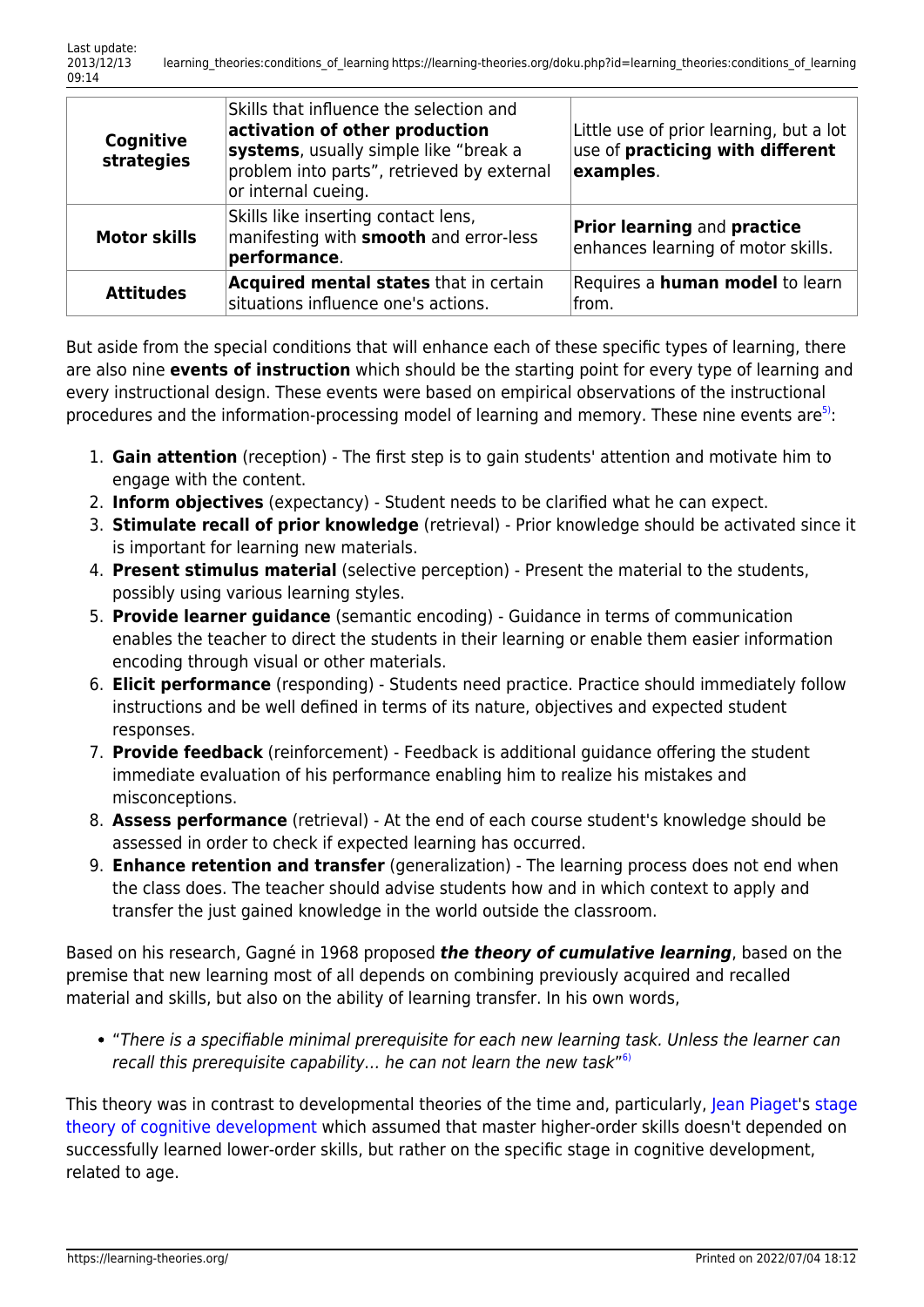### **What is the practical meaning of conditions of learning?**

An example of how each of Gagné's nine events of instruction can be implemented follows<sup>[7\)8\)](#page--1-0)</sup>:

- 1. **Gain attention** Show students a short interesting film related what they are about to learn, pose them an intriguing question or give them a case study.
- 2. **Inform objectives** Tell students what they will learn by the end of the course.
- 3. **Stimulate recall of prior knowledge** Activate students' prior knowledge by posing related questions.
- 4. **Present stimulus material** Present the material to the students and use additional materials like timelines, various examples, concept maps, diagrams, and encourage students to engage in the discussion.
- 5. **Provide learner guidance** Give students time for discussion, answer their questions and offer them additional materials on topic. Be available to the students also when not in class.
- 6. **Elicit performance** Give students a brief test after each unit to let them check their own knowledge and see if they understand everything before moving on.
- 7. **Provide feedback** Discuss quiz results with students. Answer students' questions, also ones posed through e-mail, but instead of giving them a direct answer, give them hints or guidelines that will lead them to the answer.
- 8. **Assess performance** Either by a test at the end of the course, seminar, case study, assess students' performance to see if the course objectives defined at the beginning have been accomplished.
- 9. **Enhance retention and transfer** Provide students with real-life examples or contexts in which they can use the acquired knowledge.

### **Criticisms**

Gagne's theory was criticized because it is<sup>[9\)](#page--1-0)</sup>:

- **insufficient for self-learning** (which resulted in suggestions to supplement it with learnerinitiated strategies)
- "…not particularly applicable to situations in which incidental learning, discovery-based learning or other forms of instruction are desired…" and assumes "content can be sufficiently structured and that enough activities can be provided for the learners to acquire the desired knowledge and skills"<sup>[10\)](#page--1-0)</sup>
- **ineffective in adult teaching**.

[1\)](#page--1-0)

[3\)](#page--1-0)

Gagné, R. M. The conditions of learning and theory of instruction (1st ed.). New York, NY: Holt, Rinehart & Winston, 1965. [2\)](#page--1-0)

[Specht, P. Robert Gagne - Learning Theorist. Boise State University, College of Education.](http://edtech2.boisestate.edu/spechtp/575/learningtheorist.html)

[Zimmerman, Barry J., and Dale H. Schunk. Educational psychology: a century of contributions, p328.](http://www.scribd.com/doc/41760294/Educational-Psychology-a-Century-of-Contributions) [Routledge, 2003.](http://www.scribd.com/doc/41760294/Educational-Psychology-a-Century-of-Contributions)

[4\)](#page--1-0) , [5\)](#page--1-0)

[Gagné, Robert Mills. The conditions of learning and theory of instruction. Holt, Rinehart and Winston,](http://books.google.com/books?id=c1MmAQAAIAAJ) [1985.](http://books.google.com/books?id=c1MmAQAAIAAJ) [6\)](#page--1-0)